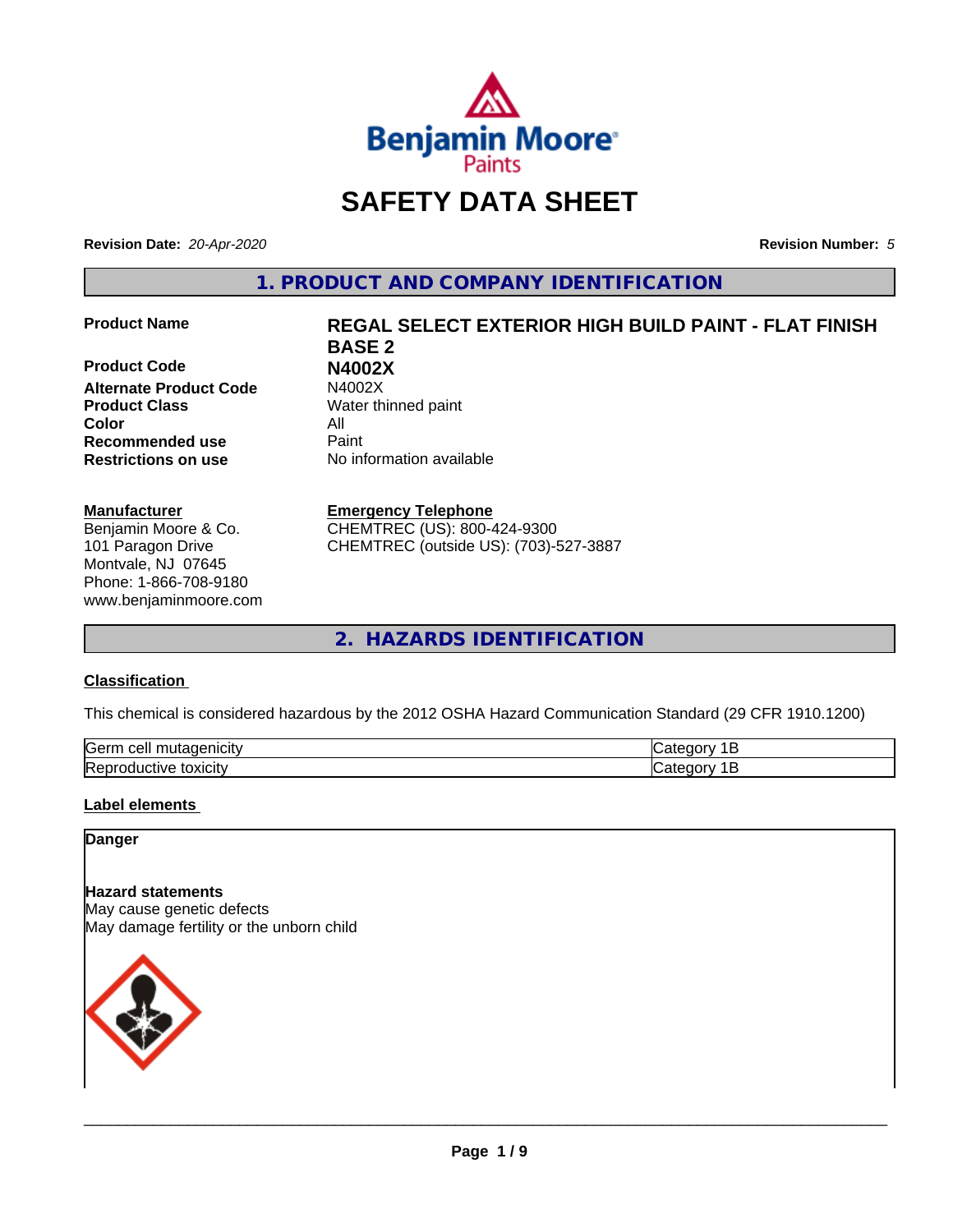#### **Appearance** liquid

**Odor** little or no odor

#### **Precautionary Statements - Prevention**

Obtain special instructions before use Do not handle until all safety precautions have been read and understood Use personal protective equipment as required

#### **Precautionary Statements - Response**

IF exposed or concerned: Get medical advice/attention

#### **Precautionary Statements - Storage**

Store locked up

#### **Precautionary Statements - Disposal**

Dispose of contents/container to an approved waste disposal plant

#### **Hazards not otherwise classified (HNOC)**

Not applicable

#### **Other information**

No information available

#### **3. COMPOSITION INFORMATION ON COMPONENTS**

| <b>Chemical name</b>                         | <b>CAS No.</b> | Weight-%    |
|----------------------------------------------|----------------|-------------|
| Nepheline syenite                            | 37244-96-5     | $15 - 20$   |
| Titanium dioxide                             | 13463-67-7     | $5 - 10$    |
| Kaolin, calcined                             | 92704-41-1     | $-5$        |
| Diatomaceous earth                           | 61790-53-2     | - 5         |
| Carbamic acid, 1H-benzimidazol-2-yl-, methyl | 10605-21-7     | $0.1 - 0.5$ |
| ester                                        |                |             |
| Sodium C14-C16 olefin sulfonate              | 68439-57-6     | $0.1 - 0.5$ |

#### **4. FIRST AID MEASURES**

| <b>General Advice</b> | If symptoms persist, call a physician. Show this safety data sheet to the doctor in<br>attendance.       |
|-----------------------|----------------------------------------------------------------------------------------------------------|
| <b>Eye Contact</b>    | Rinse thoroughly with plenty of water for at least 15 minutes and consult a<br>physician.                |
| <b>Skin Contact</b>   | Wash off immediately with soap and plenty of water while removing all<br>contaminated clothes and shoes. |
| <b>Inhalation</b>     | Move to fresh air. If symptoms persist, call a physician.                                                |
| Ingestion             | Clean mouth with water and afterwards drink plenty of water. Consult a physician<br>if necessary.        |
| <b>Most Important</b> | None known.                                                                                              |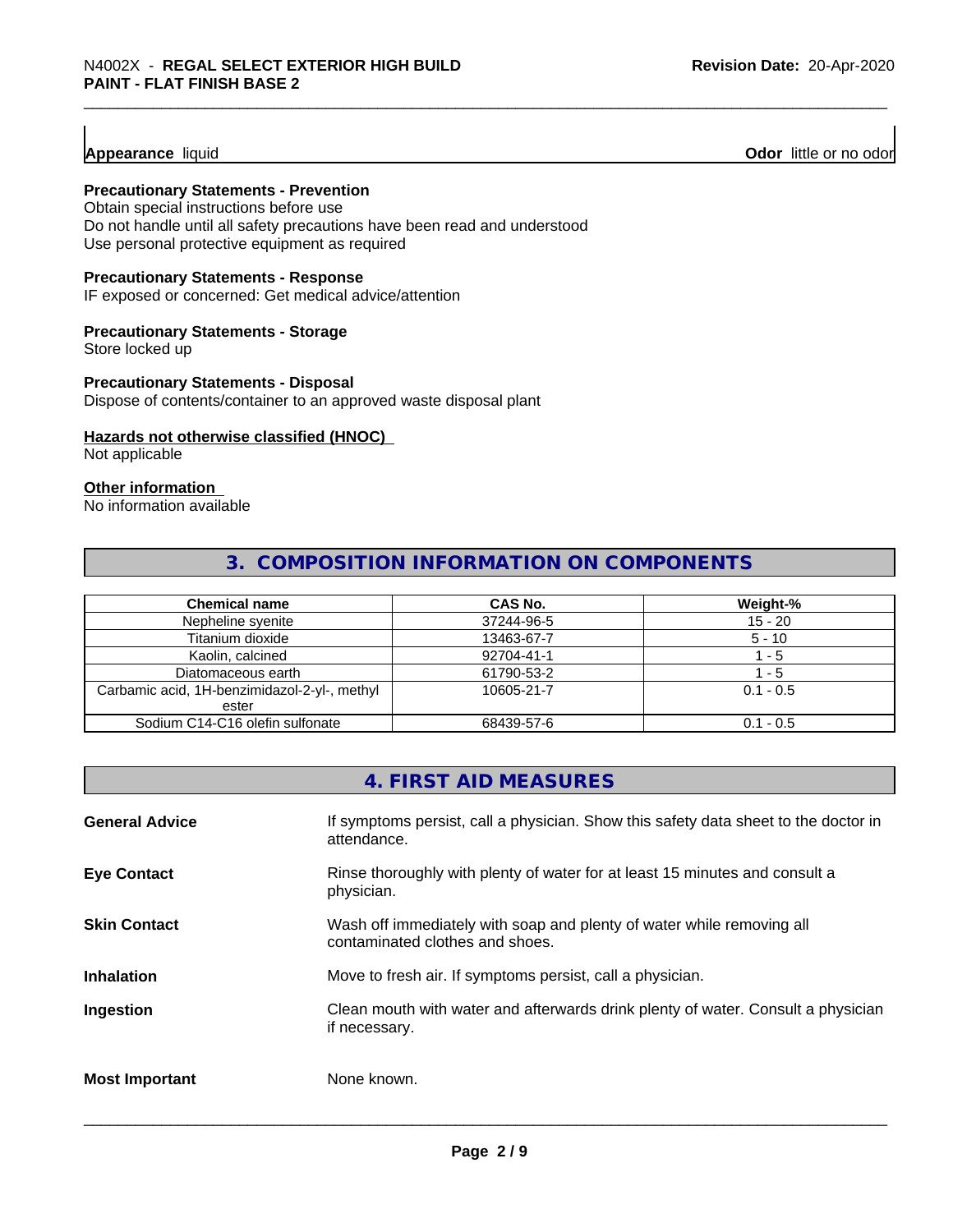| <b>Symptoms/Effects</b>                                                          |                                                                                                                                              |
|----------------------------------------------------------------------------------|----------------------------------------------------------------------------------------------------------------------------------------------|
| <b>Notes To Physician</b><br>Treat symptomatically.                              |                                                                                                                                              |
|                                                                                  | 5. FIRE-FIGHTING MEASURES                                                                                                                    |
| <b>Suitable Extinguishing Media</b>                                              | Use extinguishing measures that are appropriate to local<br>circumstances and the surrounding environment.                                   |
| Protective equipment and precautions for firefighters                            | As in any fire, wear self-contained breathing apparatus<br>pressure-demand, MSHA/NIOSH (approved or equivalent)<br>and full protective gear. |
| <b>Specific Hazards Arising From The Chemical</b>                                | Closed containers may rupture if exposed to fire or<br>extreme heat.                                                                         |
| Sensitivity to mechanical impact                                                 | No                                                                                                                                           |
| Sensitivity to static discharge                                                  | No                                                                                                                                           |
| <b>Flash Point Data</b><br>Flash point (°F)<br>Flash Point (°C)<br><b>Method</b> | Not applicable<br>Not applicable<br>Not applicable                                                                                           |
| <b>Flammability Limits In Air</b>                                                |                                                                                                                                              |
| Lower flammability limit:<br><b>Upper flammability limit:</b>                    | Not applicable<br>Not applicable                                                                                                             |
| Health: 2<br>Flammability: 0<br><b>NFPA</b>                                      | Instability: 0<br><b>Special: Not Applicable</b>                                                                                             |
| <b>NFPA Legend</b><br>0 - Not Hazardous<br>1 - Slightly<br>2 - Moderate          |                                                                                                                                              |

3 - High

4 - Severe

*The ratings assigned are only suggested ratings, the contractor/employer has ultimate responsibilities for NFPA ratings where this system is used.*

*Additional information regarding the NFPA rating system is available from the National Fire Protection Agency (NFPA) at www.nfpa.org.*

## **6. ACCIDENTAL RELEASE MEASURES**

| <b>Personal Precautions</b>      | Avoid contact with skin, eyes and clothing. Ensure adequate ventilation.                             |
|----------------------------------|------------------------------------------------------------------------------------------------------|
| <b>Other Information</b>         | Prevent further leakage or spillage if safe to do so.                                                |
| <b>Environmental precautions</b> | See Section 12 for additional Ecological Information.                                                |
| <b>Methods for Cleaning Up</b>   | Soak up with inert absorbent material. Sweep up and shovel into suitable<br>containers for disposal. |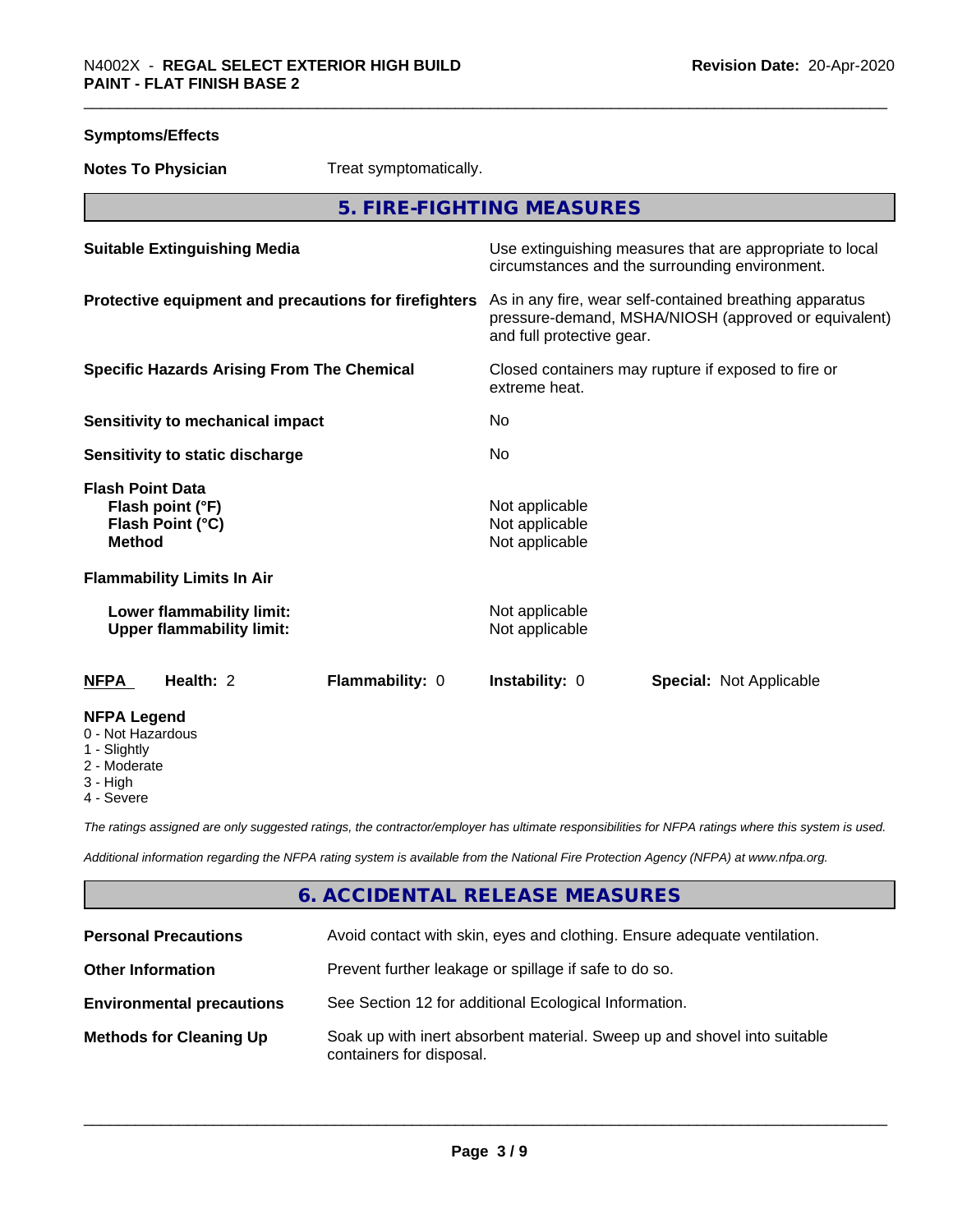|                               | 7. HANDLING AND STORAGE                                                                                                                                                          |
|-------------------------------|----------------------------------------------------------------------------------------------------------------------------------------------------------------------------------|
| <b>Handling</b>               | Avoid contact with skin, eyes and clothing. Avoid breathing vapors, spray mists or<br>sanding dust. In case of insufficient ventilation, wear suitable respiratory<br>equipment. |
| <b>Storage</b>                | Keep container tightly closed. Keep out of the reach of children.                                                                                                                |
| <b>Incompatible Materials</b> | No information available                                                                                                                                                         |

## **Exposure Limits**

| <b>Chemical name</b> | <b>ACGIH TLV</b>         | <b>OSHA PEL</b>                   |
|----------------------|--------------------------|-----------------------------------|
| Titanium dioxide     | TWA: $10 \text{ mg/m}^3$ | - TWA<br>15 mg/m <sup>3</sup> - 1 |
| Diatomaceous earth   | N/E                      |                                   |
|                      |                          | 20 mppcf - TWA                    |

**8. EXPOSURE CONTROLS/PERSONAL PROTECTION**

#### **Legend**

ACGIH - American Conference of Governmental Industrial Hygienists Exposure Limits OSHA - Occupational Safety & Health Administration Exposure Limits N/E - Not Established

| <b>Engineering Measures</b>          | Ensure adequate ventilation, especially in confined areas.                                                                                                                                                                                                                                                                                                          |  |
|--------------------------------------|---------------------------------------------------------------------------------------------------------------------------------------------------------------------------------------------------------------------------------------------------------------------------------------------------------------------------------------------------------------------|--|
| <b>Personal Protective Equipment</b> |                                                                                                                                                                                                                                                                                                                                                                     |  |
| <b>Eye/Face Protection</b>           | Safety glasses with side-shields.                                                                                                                                                                                                                                                                                                                                   |  |
| <b>Skin Protection</b>               | Protective gloves and impervious clothing.                                                                                                                                                                                                                                                                                                                          |  |
| <b>Respiratory Protection</b>        | Use only with adequate ventilation. In operations where exposure limits are<br>exceeded, use a NIOSH approved respirator that has been selected by a<br>technically qualified person for the specific work conditions. When spraying the<br>product or applying in confined areas, wear a NIOSH approved respirator<br>specified for paint spray or organic vapors. |  |
| <b>Hygiene Measures</b>              | Avoid contact with skin, eyes and clothing. Remove and wash contaminated<br>clothing before re-use. Wash thoroughly after handling.                                                                                                                                                                                                                                 |  |

### **9. PHYSICAL AND CHEMICAL PROPERTIES**

**Appearance** liquid **Odor** little or no odor **Density (Ibs/gal)** 10.85 - 10.95<br> **Specific Gravity** 1.30 - 1.32 **Specific Gravity** 

**Odor Threshold**<br> **Density (Ibs/gal)**<br> **Density (Ibs/gal)**<br> **No information available**<br>
10.85 - 10.95 **pH** No information available **Viscosity (cps)** No information available **Solubility(ies)** No information available **Water solubility Water solubility Water solubility Water solubility No information available Evaporation Rate No information available No information available Vapor pressure No information available Vapor density Vapor** density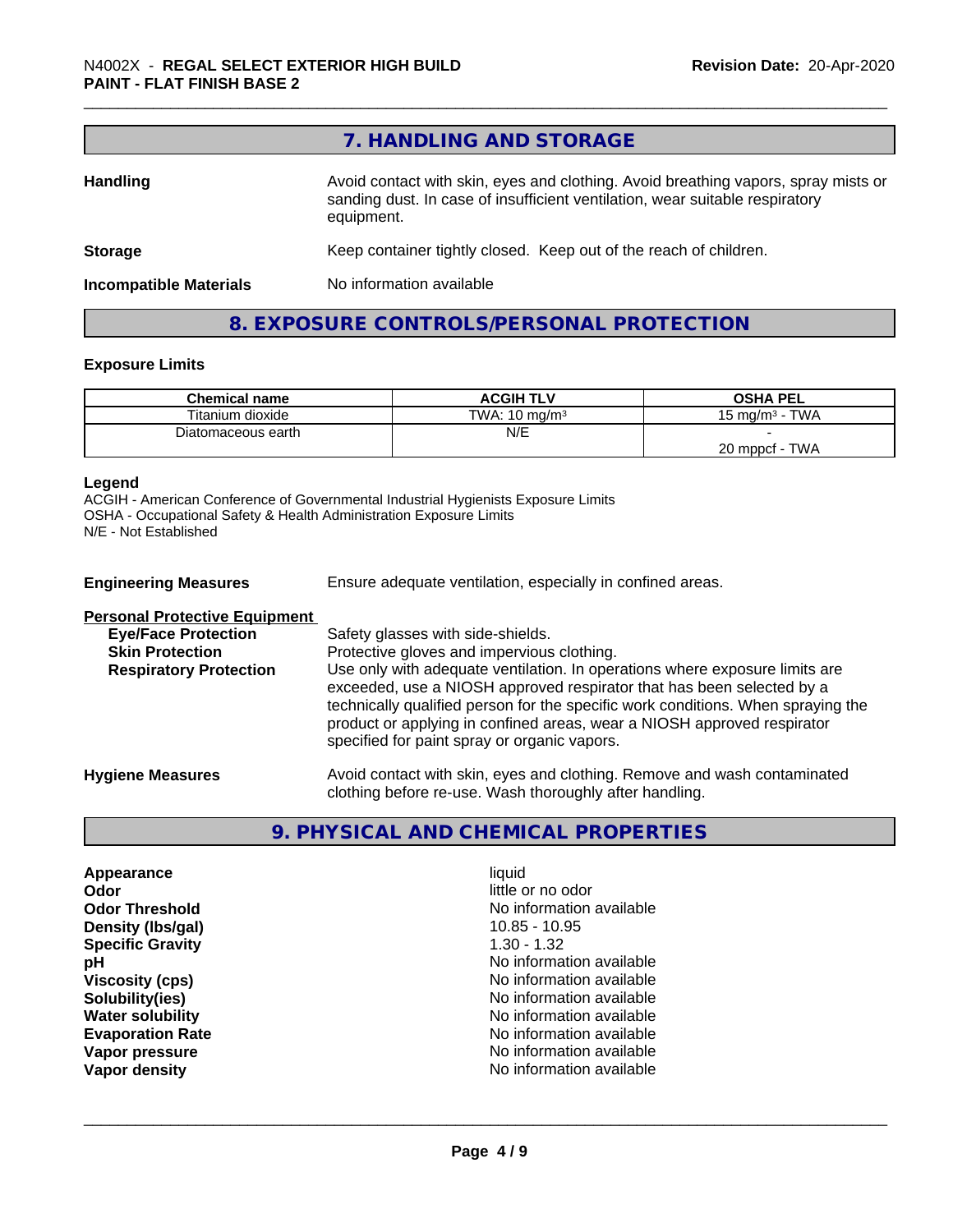| Wt. % Solids                         | 45 - 55                  |
|--------------------------------------|--------------------------|
| Vol. % Solids                        | $35 - 45$                |
| Wt. % Volatiles                      | $45 - 55$                |
| Vol. % Volatiles                     | $55 - 65$                |
| <b>VOC Regulatory Limit (g/L)</b>    | < 50                     |
| <b>Boiling Point (°F)</b>            | 212                      |
| <b>Boiling Point (°C)</b>            | 100                      |
| Freezing point (°F)                  | 32                       |
| <b>Freezing Point (°C)</b>           | 0                        |
| Flash point (°F)                     | Not applicable           |
| Flash Point (°C)                     | Not applicable           |
| <b>Method</b>                        | Not applicable           |
| Flammability (solid, gas)            | Not applicable           |
| Upper flammability limit:            | Not applicable           |
| Lower flammability limit:            | Not applicable           |
| <b>Autoignition Temperature (°F)</b> | No information available |
| <b>Autoignition Temperature (°C)</b> | No information available |
| Decomposition Temperature (°F)       | No information available |
| Decomposition Temperature (°C)       | No information available |
| <b>Partition coefficient</b>         | No information available |

#### **10. STABILITY AND REACTIVITY**

| <b>Reactivity</b>                       | Not Applicable                           |
|-----------------------------------------|------------------------------------------|
| <b>Chemical Stability</b>               | Stable under normal conditions.          |
| <b>Conditions to avoid</b>              | Prevent from freezing.                   |
| <b>Incompatible Materials</b>           | No materials to be especially mentioned. |
| <b>Hazardous Decomposition Products</b> | None under normal use.                   |
| Possibility of hazardous reactions      | None under normal conditions of use.     |

**11. TOXICOLOGICAL INFORMATION**

**Product Information**

#### **Information on likely routes of exposure**

**Principal Routes of Exposure** Eye contact, skin contact and inhalation.

**Acute Toxicity** 

**Product Information** No information available

#### **Symptoms** related to the physical, chemical and toxicological characteristics

**Symptoms** No information available

#### **Delayed and immediate effects as well as chronic effects from short and long-term exposure**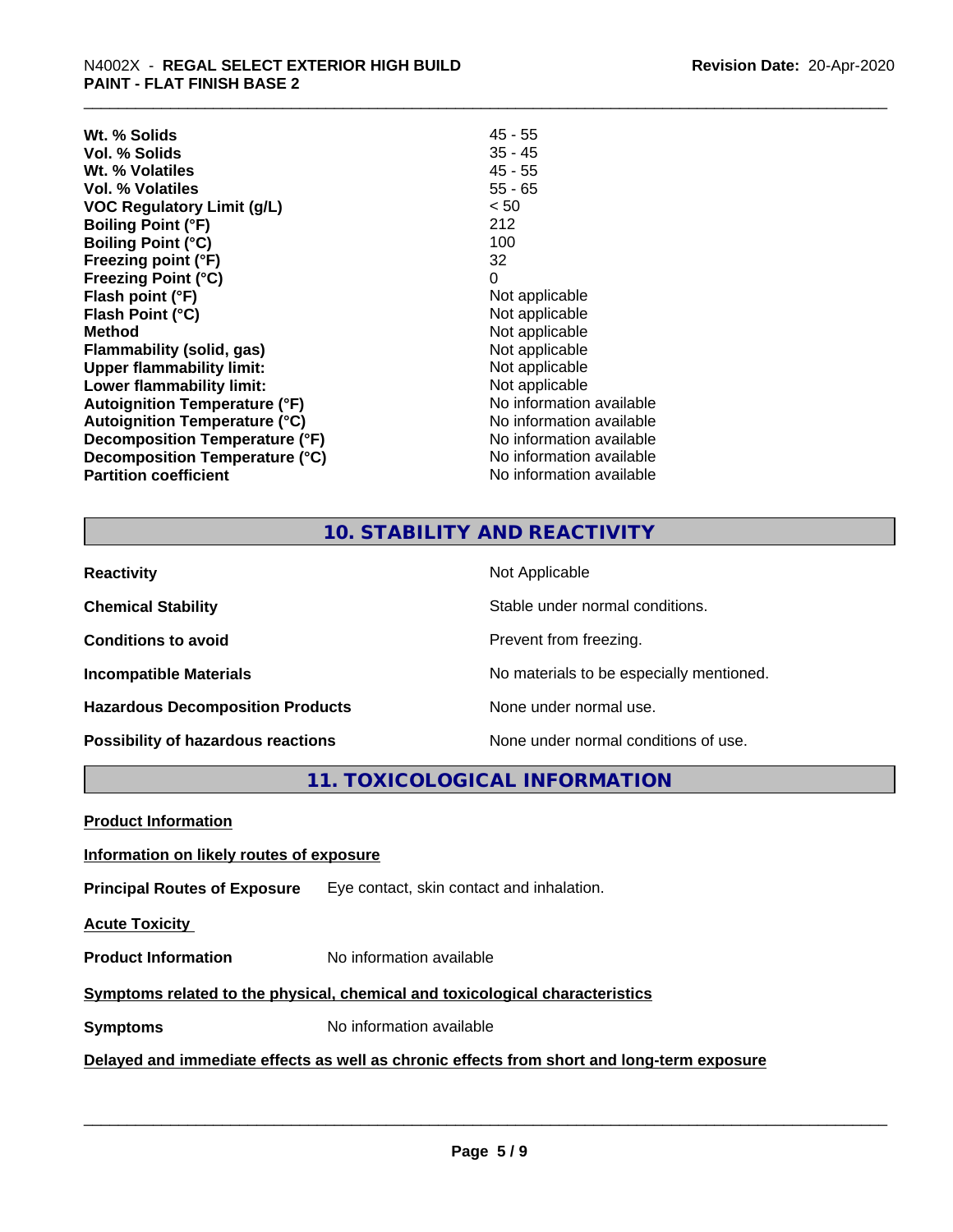| Eye contact                     | May cause slight irritation.                                                      |
|---------------------------------|-----------------------------------------------------------------------------------|
| <b>Skin contact</b>             | Substance may cause slight skin irritation. Prolonged or repeated contact may dry |
|                                 | skin and cause irritation.                                                        |
| <b>Inhalation</b>               | May cause irritation of respiratory tract.                                        |
| Ingestion                       | Ingestion may cause gastrointestinal irritation, nausea, vomiting and diarrhea.   |
| <b>Sensitization</b>            | No information available                                                          |
| <b>Neurological Effects</b>     | No information available.                                                         |
| <b>Mutagenic Effects</b>        | Suspected of causing genetic defects.                                             |
| <b>Reproductive Effects</b>     | May damage fertility or the unborn child.                                         |
| <b>Developmental Effects</b>    | No information available.                                                         |
| <b>Target organ effects</b>     | No information available.                                                         |
| <b>STOT - single exposure</b>   | No information available.                                                         |
| <b>STOT - repeated exposure</b> | No information available.                                                         |
| Other adverse effects           | No information available.                                                         |
| <b>Aspiration Hazard</b>        | No information available                                                          |

#### **Numerical measures of toxicity**

**The following values are calculated based on chapter 3.1 of the GHS document**

| ATEmix (oral)                        | 50884 mg/kg |
|--------------------------------------|-------------|
| <b>ATEmix (inhalation-dust/mist)</b> | 487.5 mg/L  |

#### **Component Information**

| Chemical name                                                        | Oral LD50                                    | Dermal LD50                                                        | Inhalation LC50 |
|----------------------------------------------------------------------|----------------------------------------------|--------------------------------------------------------------------|-----------------|
| Titanium dioxide<br>13463-67-7                                       | $> 10000$ mg/kg (Rat)                        |                                                                    |                 |
| Kaolin, calcined<br>92704-41-1                                       | $>$ 2000 mg/kg (Rat)                         |                                                                    |                 |
| Carbamic acid.<br>11H-benzimidazol-2-yl-, methyl ester<br>10605-21-7 | $>$ 5050 mg/kg (Rat)<br>$= 6400$ mg/kg (Rat) | $> 10000$ mg/kg (Rabbit) = 2 g/kg (<br>$Rat$ = 8500 mg/kg (Rabbit) |                 |
| Sodium C14-C16 olefin sulfonate<br>68439-57-6                        | $= 2220$ mg/kg (Rat)                         | $> 740$ mg/kg (Rabbit)                                             |                 |

#### **Chronic Toxicity**

#### **Carcinogenicity**

*The information below indicateswhether each agency has listed any ingredient as a carcinogen:.*

| <b>Chemical name</b>       | <b>IARC</b>          | <b>NTP</b> | OSHA   |
|----------------------------|----------------------|------------|--------|
|                            | Possible Human<br>2B |            | Listed |
| ' Titanium 、<br>n dioxide. | Carcinoɑen           |            |        |

• Although IARC has classified titanium dioxide as possibly carcinogenic to humans (2B), their summary concludes: "No significant exposure to titanium dioxide is thought to occur during the use of products in which titanium dioxide is bound to other materials, such as paint."

#### **Legend**

IARC - International Agency for Research on Cancer NTP - National Toxicity Program OSHA - Occupational Safety & Health Administration

**12. ECOLOGICAL INFORMATION**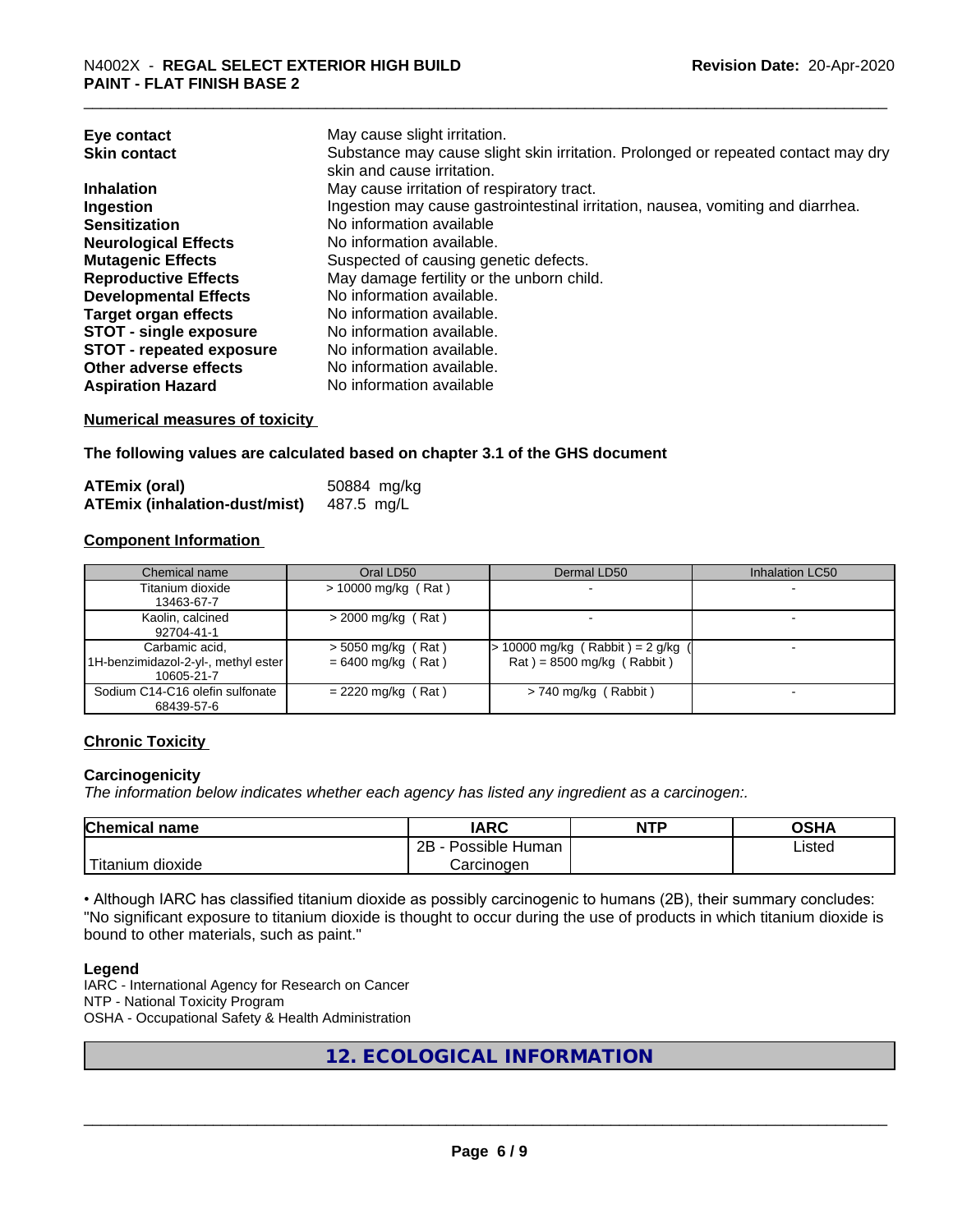#### **Ecotoxicity Effects**

The environmental impact of this product has not been fully investigated.

#### **Product Information**

#### **Acute Toxicity to Fish**

No information available

#### **Acute Toxicity to Aquatic Invertebrates**

No information available

#### **Acute Toxicity to Aquatic Plants**

No information available

#### **Persistence / Degradability**

No information available.

#### **Bioaccumulation**

No information available.

#### **Mobility in Environmental Media**

No information available.

#### **Ozone**

No information available

#### **Component Information**

#### **Acute Toxicity to Fish**

Titanium dioxide  $LC50:$  > 1000 mg/L (Fathead Minnow - 96 hr.) Carbamic acid, 1H-benzimidazol-2-yl-, methyl ester LC50: 1.5 mg/L (Rainbow Trout - 96 hr.)

#### **Acute Toxicity to Aquatic Invertebrates**

Carbamic acid, 1H-benzimidazol-2-yl-, methyl ester LC50: 0.22 mg/L (water flea - 48 hr.)

#### **Acute Toxicity to Aquatic Plants**

No information available

#### **13. DISPOSAL CONSIDERATIONS**

**Waste Disposal Method** Dispose of in accordance with federal, state, and local regulations. Local requirements may vary, consult your sanitation department or state-designated environmental protection agency for more disposal options.

 $\overline{\phantom{a}}$  ,  $\overline{\phantom{a}}$  ,  $\overline{\phantom{a}}$  ,  $\overline{\phantom{a}}$  ,  $\overline{\phantom{a}}$  ,  $\overline{\phantom{a}}$  ,  $\overline{\phantom{a}}$  ,  $\overline{\phantom{a}}$  ,  $\overline{\phantom{a}}$  ,  $\overline{\phantom{a}}$  ,  $\overline{\phantom{a}}$  ,  $\overline{\phantom{a}}$  ,  $\overline{\phantom{a}}$  ,  $\overline{\phantom{a}}$  ,  $\overline{\phantom{a}}$  ,  $\overline{\phantom{a}}$ 

#### **14. TRANSPORT INFORMATION**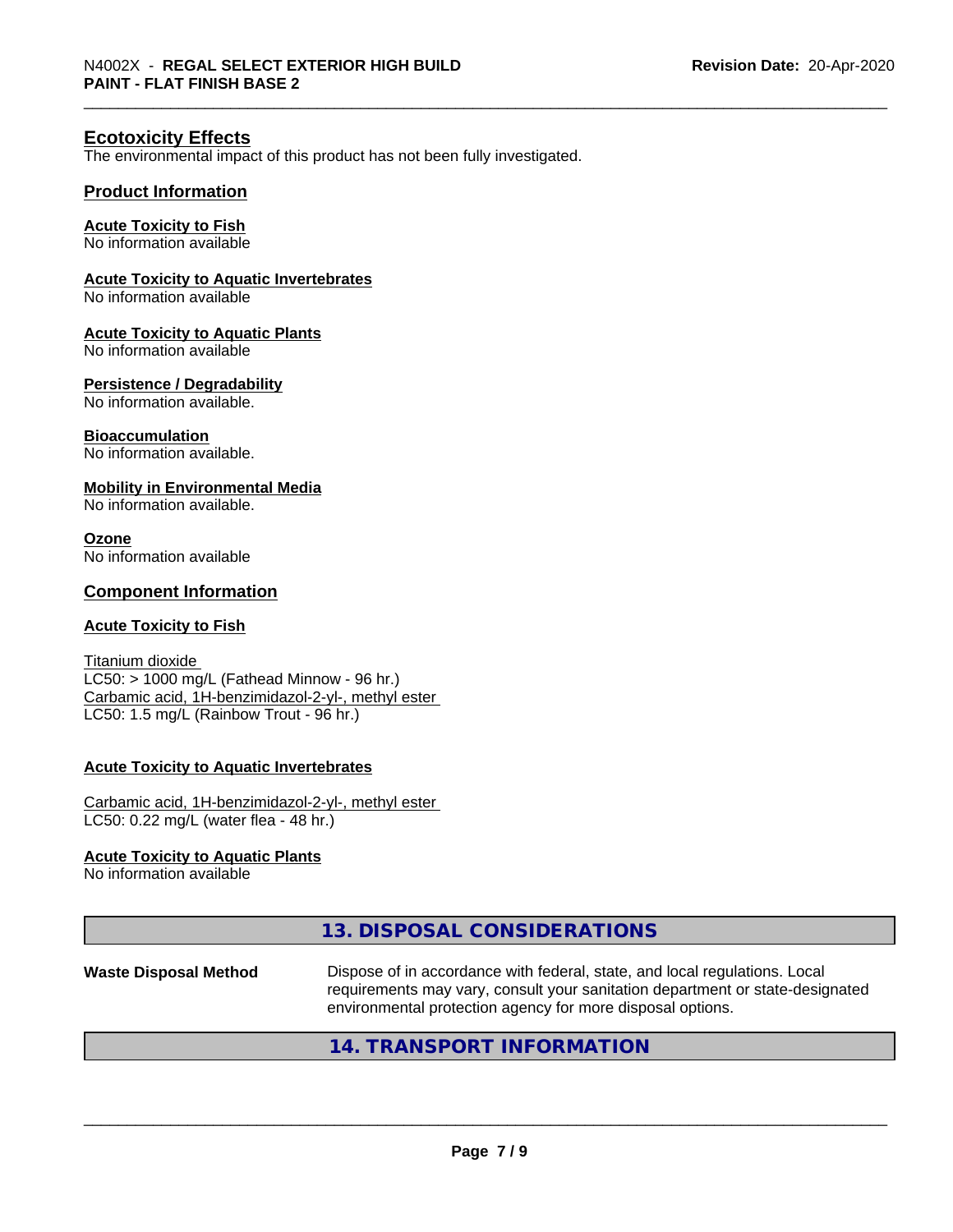| <b>DOT</b>         | Not regulated                     |  |
|--------------------|-----------------------------------|--|
| <b>ICAO / IATA</b> | Not regulated                     |  |
| <b>IMDG / IMO</b>  | Not regulated                     |  |
|                    | <b>15. REGULATORY INFORMATION</b> |  |

#### **International Inventories**

| <b>TSCA: United States</b> | Yes - All components are listed or exempt. |
|----------------------------|--------------------------------------------|
| DSL: Canada                | Yes - All components are listed or exempt. |

#### **Federal Regulations**

| SARA 311/312 hazardous categorization |     |  |
|---------------------------------------|-----|--|
| Acute health hazard                   | Nο  |  |
| Chronic Health Hazard                 | Yes |  |
| Fire hazard                           | Nο  |  |
| Sudden release of pressure hazard     | Nο  |  |
| Reactive Hazard                       | No  |  |

#### **SARA 313**

Section 313 of Title III of the Superfund Amendments and Reauthorization Act of 1986 (SARA). This product contains a chemical or chemicals which are subject to the reporting requirements of the Act and Title 40 of the Code of Federal Regulations, Part 372:

*None*

**Clean Air Act,Section 112 Hazardous Air Pollutants (HAPs) (see 40 CFR 61)**

This product contains the following HAPs:

*None*

#### **US State Regulations**

#### **California Proposition 65**

**A WARNING:** Cancer and Reproductive Harm– www.P65warnings.ca.gov

#### **State Right-to-Know**

| <b>Chemical name</b>                  | <b>Massachusetts</b> | <b>New Jersey</b> | Pennsylvania |
|---------------------------------------|----------------------|-------------------|--------------|
| Titanium dioxide                      |                      |                   |              |
| Diatomaceous earth                    |                      |                   |              |
| Carbamic acid, 1H-benzimidazol-2-yl-, |                      |                   |              |
| methyl ester                          |                      |                   |              |